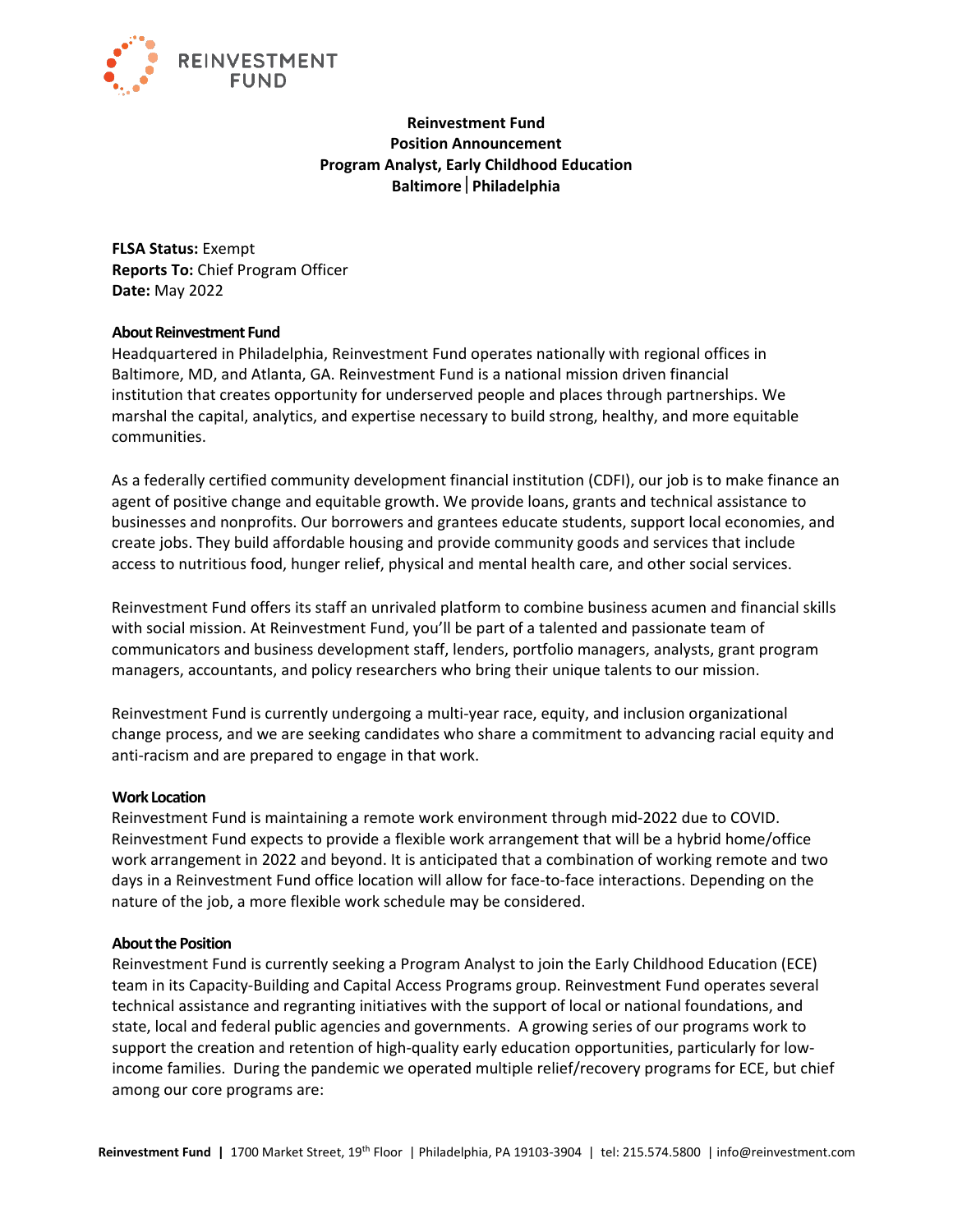- Fund for Quality (FFQ) Currently operating in Philadelphia, the Fund for Quality is a targeted investment fund that is expanding the availability of quality early childhood education in Philadelphia. It is a partnership between Reinvestment Fund and Public Health Management Corporation (PHMC) with support from the William Penn Foundation and Vanguard Strong Start for Kids Program™. Through business planning support and facilities-related financing, the fund enables high-quality providers to expand their services to reach more low-income families.
- Early Learning Quality Fund (ELQF) Currently operating in Washington, D.C., ELQF is capitalized through a program-related investment (PRI) and provides technical assistance services and funding for minor facility improvements. This is a partnership between Reinvestment Fund and PHMC with support from the Bainum Family Foundation.
- Philadelphia Revolving Loan Fund Beginning in 2018, this fund offers flexible and low-interest loans to early childhood education providers in Philadelphia. Loan sizes vary from \$5,000 - \$50,000 and are primarily unsecured in nature. The program has an underwriting target of closing 10 loans annually. The fund is capitalized with grant dollars made available from the William Penn Foundation.

The expectation is that Reinvestment Fund will continue to grow our core ECE programming as well as take the lead on more specialized programs and initiatives in the future. The position will have additional administrative duties for other programs as time and capacity permit.

Reporting directly to the Program Director, Early Childhood Education, the Program Analyst is expected to work independently and collaboratively with program staff, program participants, consultants, vendors, and other constituents.

This is an excellent opportunity for a self-motivated individual with both a team approach and systemsoriented thinking skills to help grow and further develop innovative programs.

# **Responsibilities**

# *Program Management and Client Support*

- Assist ECE providers through the grant or loan life cycle, providing technical assistance regarding application, review, ongoing management, and closure processes. Communicate additional questions or needs in a supportive manner.
- Support grantees and borrowers in collecting documentation for payment requests according to grant and/or loan program requirements and submit payment requests to Reinvestment Fund's finance department.
- Provide technical assistance to applicants regarding budgeting and developing financial projections.
- Support development and dissemination of program communications, including program announcements, outreach to local stakeholders, and business planning resources.
- Assist Program Director in evaluating program outcomes and communication of lessons learned to a broad audience.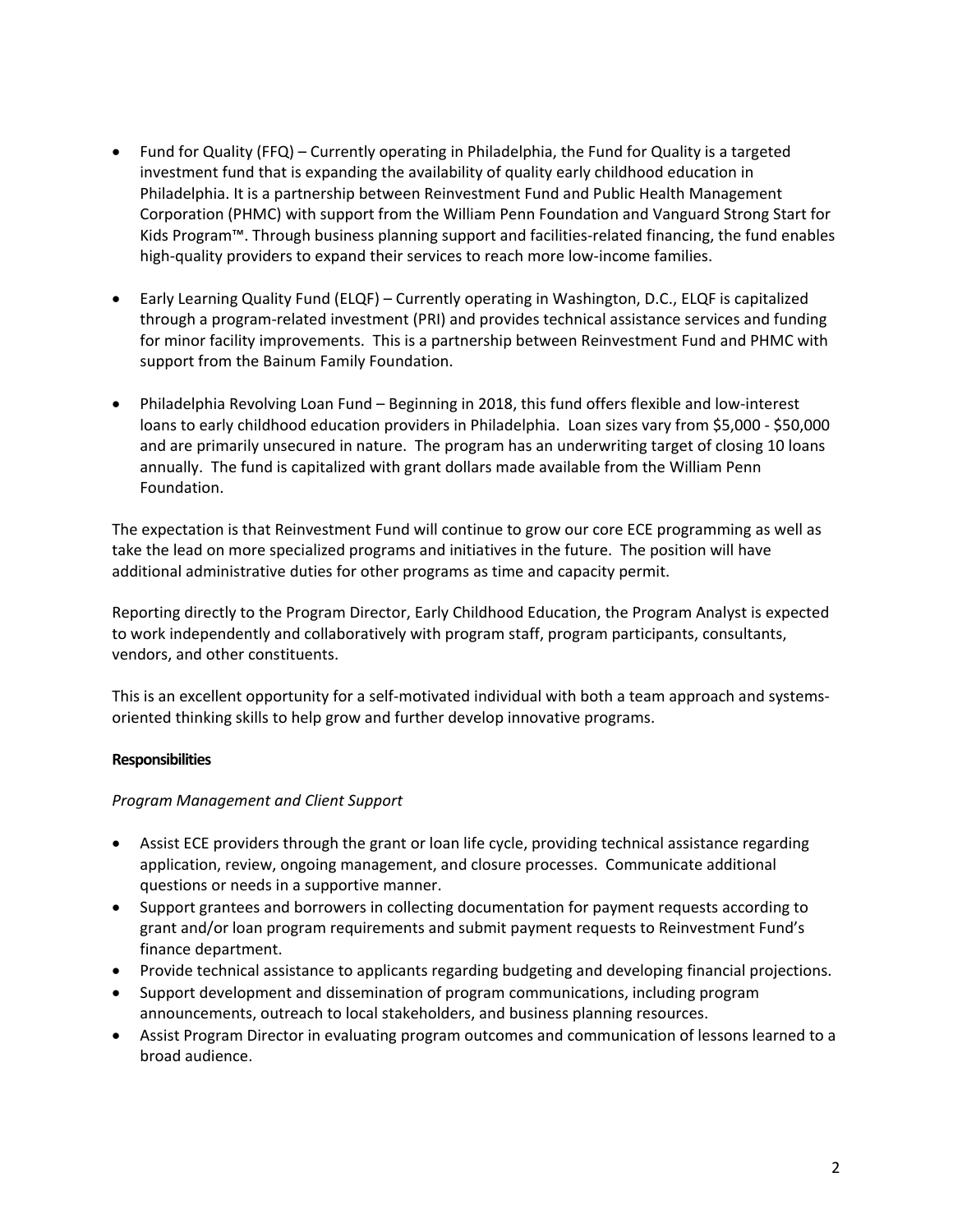- Assist Program Director in long- and short-term program planning, design, and implementation, ensuring achievement of milestones and overall program goals within budget and approved timeline.
- Maintain project files in excellent condition and consistent with grant and loan policy and departmental procedures, with sufficient documentation for third-party review, prepare files for timely audits.

# *Project and Financial Analysis*

- Assist grantees in developing budgets and multi-year operating projections.
- Perform financial statement spreading and analysis as necessary for ECE grants and loans. This includes multi- year operating projections, development of cash flows, budgets, and tax returns for both businesses and individuals.
- Support ECE staff in development of financial assessment tools utilizing client information including multi- year operating projections, cash flows, budgets, and tax returns for both businesses and individuals.
- Obtain and review customer financials and other project compliance materials as required during the grant or loan reporting period.
- Design and project manage the planning, development, and delivery of instructional financial and project-related technical assistance and training.
- Obtain all available and necessary financial data from client and other sources to ensure thorough analysis and obtains up to date financial statements when due on an account.
- Assist the Program Manager in preparation of grant and credit memoranda and supporting materials for loan approval process which consider both the financial and programmatic (mission) impact.
- Assist Loan Closing Specialist and ECE staff with grant and loan closings, tracking final and outstanding documents
- Assist other ECE team members with financial analysis as requested.

# **Qualifications**

- Minimum Bachelor's degree required.
- Advanced course work a plus and/or at least two years' relevant experience working in early childhood education, financial analysis, lending support, program management, grants management, community development finance, or other related field.
- Experience working with, and passion for supporting, the ECE sector.
- Experience providing training and business technical assistance to ECE providers or small businesses a plus.
- Experience providing excellent customer service skills and offering patient technical support with online applications and other technology.
- Excellent communication skills around project eligibility requirements, next steps, and outstanding needs.
- Ability to work supportively with ECE directors and staff, both of large and small child care homes.
- Ability to work with individuals and groups with diverse interests and needs including partner organizations in the public and private sector.
- Experience working on community-based issues and/or project/program management roles.